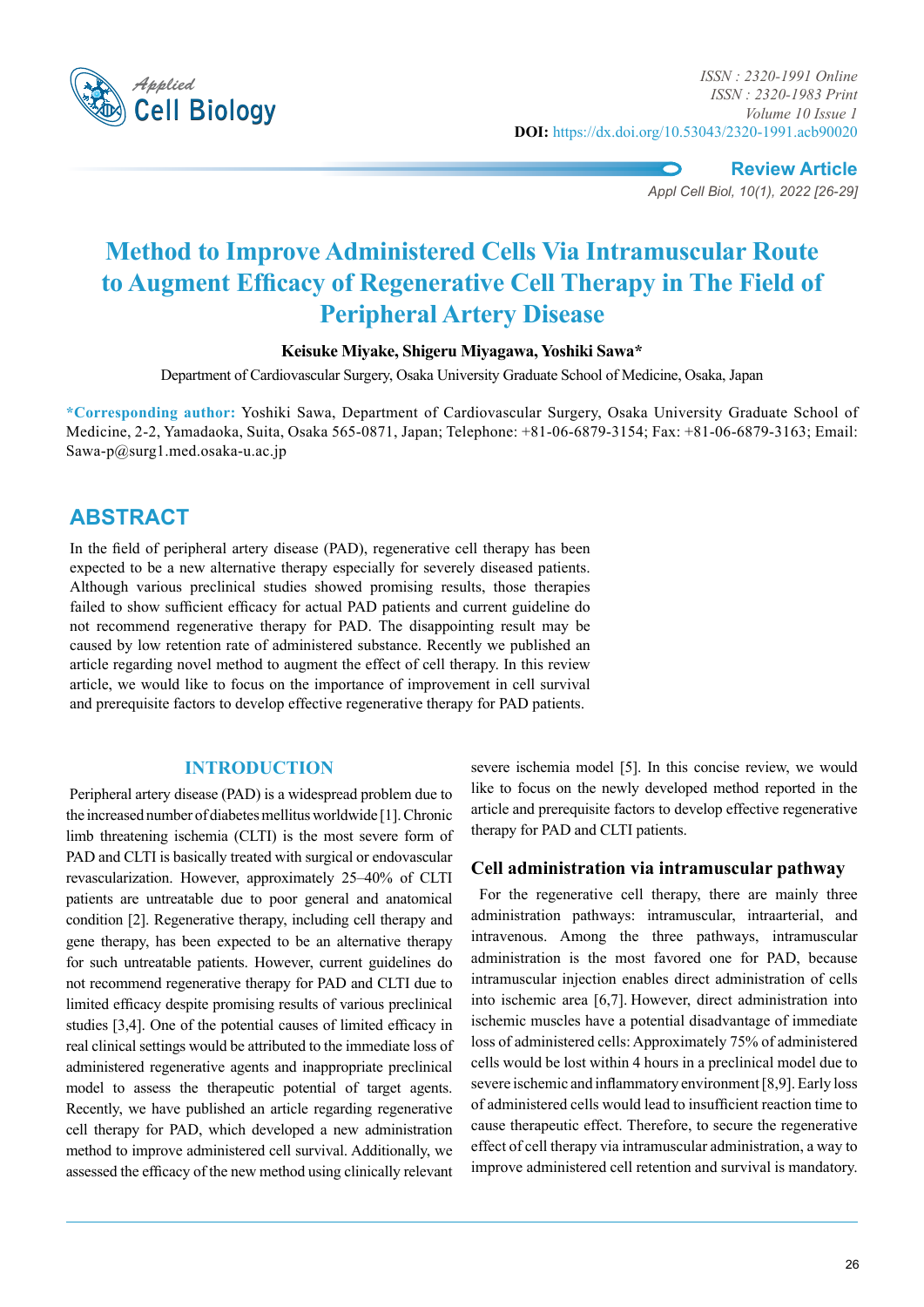## **Review Article**

#### **Clinically relevant preclinical model of PAD**

 Historically, rodent's acute hind limb ischemia model, including mice and rats, has been used as a preclinical model of PAD to confirm proof of concept of various regenerative therapy. The problem to use acute hind limb ischemia model would be high auto-regenerative ability of rodents and acute inflammatory status concomitant with induced acute limb ischemia [10]. High auto-regenerative ability would make the evaluation of the regenerative capacity of administered agents difficult: it would be difficult to discern whether the improvement after administration is attributed to the administered agents or self-recovery. Acute inflammatory status play a positive role for tissue regeneration, while actual PAD patients suffer from chronic inflammation, which is negative for regeneration [11]. Acute inflammation is essential part of repairment of damaged tissue by eliminating damaged tissue and induction of early phase angiogenesis [12,13]. To solve these two concerns, we excluded mice with high regenerative capacity by setting cut-off value of blood perfusion at 7 days after induction of limb ischemia [5]. By setting several days interval, at least three or four days, between induction of limb ischemia and administration of cells [9,14], rodents with high auto-regenerative ability would be excluded. Also, acute inflammation peaks at three to four days after induction of hind limb ischemia and then gradually falls in mice [5]. Therefore through the selection of appropriate animal models by setting cut-off value and several days interval after induction of limb ischemia, clinically relevant treatment refractory model may be established.

## **Required therapeutic mechanism for regenerative therapy in PAD**

 Historically, angiogenesis has been the main targeted mechanism in regenerative therapy. For PAD, muscle regeneration and regulation of inflammation are also important to induce therapeutic effect. PAD patients have deteriorated muscle function and are in potentially frail status due to impaired walking ability, which would be improved by muscle regeneration.15,16 Regulation of inflammation is also important because PAD is caused by chronic inflammation. Chronic inflammation has various negative effect for tissue repair, including tissue scaring, inhibition of angiogenesis, and progression of atherosclerosis [17,18]. The major cause of chronic inflammation would be macrophage malfunction [12,19]. Macrophages have various phenotypes, and they are mainly classified into two phenotypes that are proinflammatory (M1) and anti-inflammatory (M2) macrophages [13]. Each phenotype is intrinsically labile and various signaling alters macrophage phenotypes, and macrophages change their phenotypes and roles depending on the phases of tissue regeneration. However, in certain diseased conditions, including obesity, infection, and diabetes, chronic inflammatory status persists with dominant and persistent pro-inflammatory M1 macrophages [19], which inhibits healthy angiogenesis and tissue regeneration in PAD. In chronic inflammatory status the ability to switch phenotype from pro-inflammatory M1 to anti-inflammatory M2 is impaired. Therefore, modulation of macrophage phenotype would be an important target of treatment in PAD. In short, to access the efficacy of newly developed regenerative therapy, angiogenesis, muscle regeneration, and modulation of inflammation should be evaluated to confirm proof of concept.

## **Novel method to augment administered cell survival**

As described above, the low survival rate of administered cells is a cause of low efficacy of regenerative therapy. Previously, several methods to augment cell survival has been reported, including cell sheet, bioscaffold, and spheroid [20-23]. The key factor of those methods to improve cell survival is the existence of extracellular matrix (ECM). ECM has various roles, including maintenance of intracellular signaling that prevents cell death [24]. Therefore we focused on the importance of ECM and developed a new method, which we call clustered cell administration, to improve cell survival after intramuscular administration [5]. The clustered cells are lump of cells, which are created using cell sheet technology: Cell sheet is easily made by using a temperature-responsive culture dish and contains various kinds of ECM [20]. Clustered cells made of myoblast cells included fibronectin, laminin, and vitronectin. Those ECMs seemed to play different roles because the main location of each ECM differs: fibronectin and laminin located in the marginal area, while vitronectin located in the central area of the lump of cells. Fibronectin and laminin seemed to help the attachment of cells to the administered site, while vitronectin seemed to help conduct intracellular signaling [24,25]. Clustered cells composed of myoblast cells and ECMs showed significantly augmented cell survival after intramuscular administration. Owing to the improved cells survival, clustered myoblast cells showed marked therapeutic effect mainly via paracrine effect in the clinically relevant hind limb ischemia model regarding angiogenesis, muscle regeneration, and modulation of inflammatory status.

#### **Future perspective**

Although in the previous study regarding clustered cells technology, we applied autologous myoblast cells,<sup>5</sup> autologous cells would have disadvantages in real clinical settings.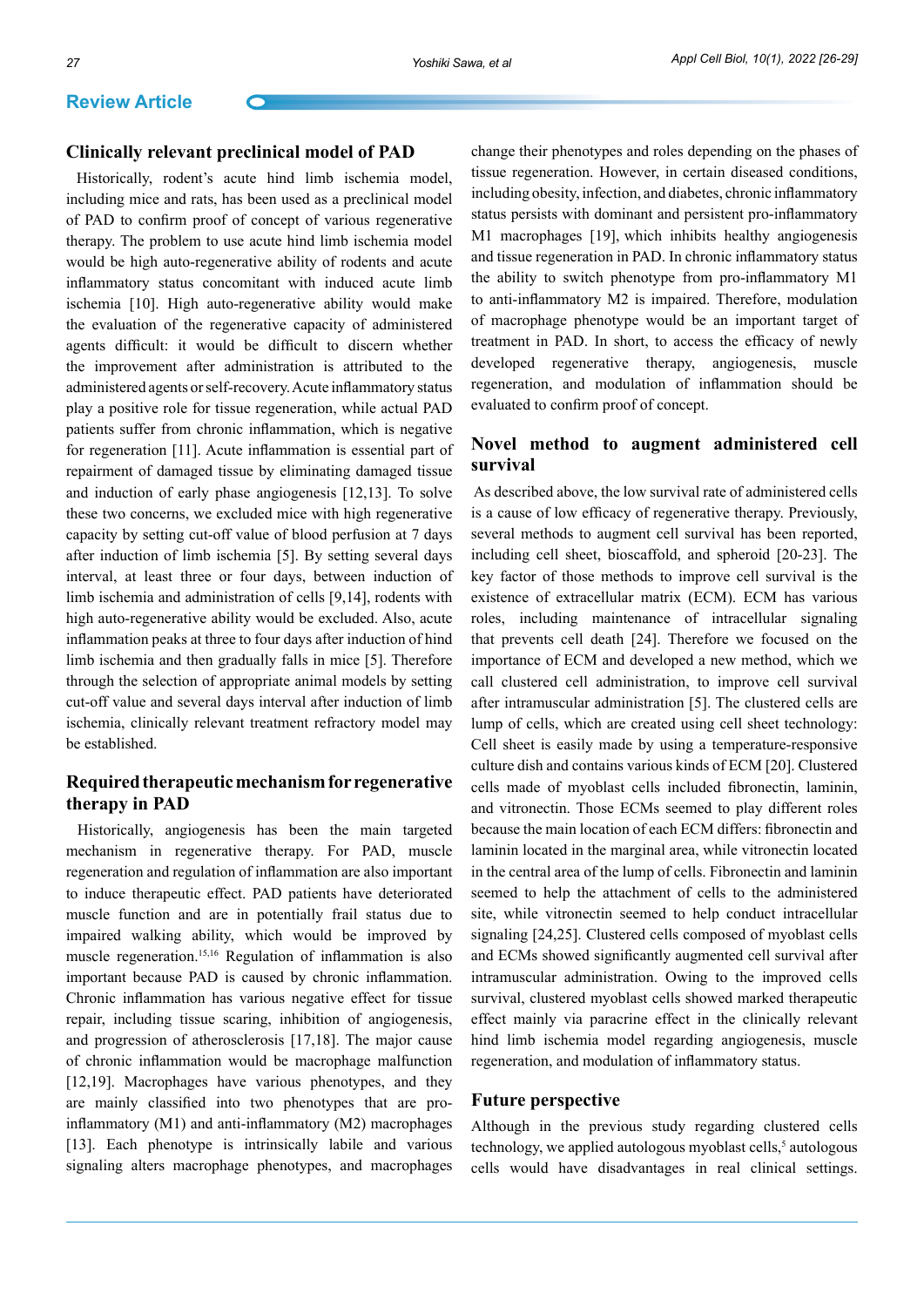**Review Article**

Even stem cells are reported to be deteriorated in quality and function in the process of aging and disease progression [26]. In this sense, allogenic cells with high regenerative capacity may be more favorable cell source to develop highly effective regenerative therapy for PAD. The clustered cell technology would be applicable to various kinds of cells, and this new technology would help develop effective regenerative therapy to improve PAD patient's outcome.

#### **Conclusion**

To develop clinically effective regenerative cell therapy for PAD including CLTI, clinically relevant treatment refractory preclinical model should be used. Because of the potential loss of cells due to ischemic and inflammatory condition of PAD, a method to improve cell survival should be applied to maximize therapeutic effect of cell therapy. Regarding the evaluation of efficacy, angiogenesis, muscle regeneration, and modulation of inflammation should be performed.

#### **Acknowledgements**

This work is supported by the Japan Society for the Promotion of Science (JSPS) KAKENHI Grant Number JP20K17150.

#### **Declaration of Interests**

None

#### **REFERENCES**

- 1. Fowkes, F. G. R. et al. Comparison of global estimates of prevalence and risk factors for peripheral artery disease in 2000 and 2010: A systematic review and analysis. The Lancet 382, 1329–1340 (2013).
- 2. Norgren, L. et al. Inter-Society Consensus for the Management of Peripheral Arterial Disease (TASC II). Journal of vascular surgery 45 Suppl S, S5-67 (2007).
- 3. Aboyans, V. et al. Editor's Choice 2017 ESC Guidelines on the Diagnosis and Treatment of Peripheral Arterial Diseases, in collaboration with the European Society for Vascular Surgery (ESVS). European Journal of Vascular and Endovascular Surgery 55, 305–368 (2018).
- 4. Conte, M. S. et al. Global vascular guidelines on the management of chronic limb-threatening ischemia. Journal of Vascular Surgery 69, 3S-125S.e40 (2019).
- 5. Miyake, K., Miyagawa, S., Harada, A. & Sawa, Y. Engineered clustered myoblast cell injection augments angiogenesis and muscle regeneration in peripheral artery disease. Molecular Therapy 30, (2022).
- 6. Matoba, S. et al. Long-term clinical outcome after intramuscular implantation of bone marrow mononuclear cells (Therapeutic Angiogenesis by Cell Transplantation [TACT] trial) in patients with chronic limb ischemia. American Heart Journal 156, 1010– 1018 (2008).
- 7. Losordo, D. W. et al. A randomized, controlled pilot study of autologous CD34+ cell therapy for critical limb ischemia. Circulation. Cardiovascular interventions 5, 821–30 (2012).
- 8. Lee, S. J. et al. Enhanced Therapeutic and Long-Term Dynamic Vascularization Effects of Human Pluripotent Stem Cell-Derived Endothelial Cells Encapsulated in a Nanomatrix Gel. Circulation 136, 1939–1954 (2017).
- 9. MacAskill, M. G. et al. Robust Revascularization in Models of Limb Ischemia Using a Clinically Translatable Human Stem Cell-Derived Endothelial Cell Product. Molecular Therapy 26, 1669–1684 (2018).
- 10. Shimatani, K. et al. A novel model of chronic limb ischemia to therapeutically evaluate the angiogenic effects of drug candidates. American Journal of Physiology - Heart and Circulatory Physiology 320, 1124–1135 (2021).
- 11. Qadura, M., Terenzi, D. C., Verma, S., Al-Omran, M. & Hess, D. A. Concise Review: Cell Therapy for Critical Limb Ischemia: An Integrated Review of Preclinical and Clinical Studies. Stem Cells 36, 161–171 (2018).
- 12. Hamidzadeh, K., Christensen, S. M., Dalby, E., Chandrasekaran, P. & Mosser, D. M. Macrophages and the Recovery from Acute and Chronic Inflammation. Annual Review of Physiology 79, 567–592 (2017).
- 13. Graney, P. L. et al. Macrophages of diverse phenotypes drive vascularization of engineered tissues. Science advances 6, eaay6391 (2020).
- 14. Maeda, S. et al. Notch signaling-modified mesenchymal stem cells improve tissue perfusion by induction of arteriogenesis in a rat hindlimb ischemia model. Scientific Reports 11, 1–9 (2021).
- 15. Takeji, Y. et al. Impact of frailty on clinical outcomes in patients with critical limb ischemia. Circulation: Cardiovascular Interventions 11, 1–9 (2018).
- 16. Miyake, K. et al. Predictive Model for Postoperative Ambulatory Function after Lower Extremity Bypass in Chronic Limb-Threatening Ischemia. Annals of vascular surgery 71, 321–330 (2021).
- 17. Mahdy, M. A. A. Skeletal muscle fibrosis: an overview. Cell and Tissue Research 375, 575–588 (2019).
- 18. Oishi, Y. & Manabe, I. Macrophages in inflammation, repair and regeneration. International Immunology 30, 511–528 (2018).
- 19. Li, M., Hou, Q., Zhong, L., Zhao, Y. & Fu, X. Macrophage Related Chronic Inflammation in Non-Healing Wounds. Frontiers in Immunology 12, 1–17 (2021).
- 20. Miyagawa, S. et al. Tissue cardiomyoplasty using bioengineered contractile cardiomyocyte sheets to repair damaged myocardium: Their integration with recipient myocardium. Transplantation 80, 1586–1595 (2005).
- 21. Bhang, S. H., Lee, S., Shin, J. Y., Lee, T. J. & Kim, B. S. Transplantation of cord blood mesenchymal stem cells as spheroids enhances vascularization. Tissue Engineering - Part A 18, 2138–2147 (2012).